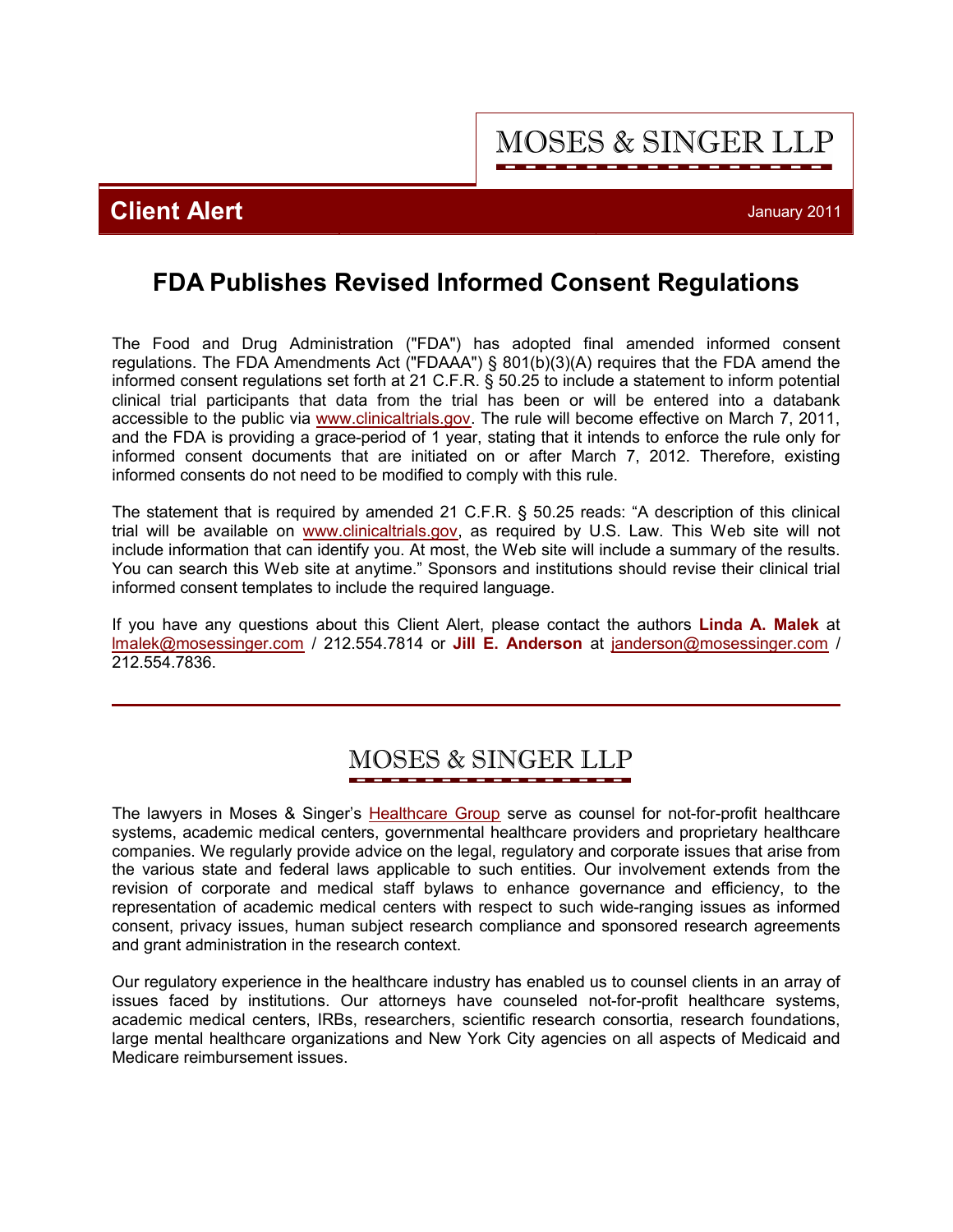## **MOSES & SINGER LLP**

**[Linda A. Malek](http://www.mosessinger.com/personnel/lmalek/) Chair** 212.554.7814 lmalek@mosessinger.com

**[Jeffrey M. Davis](http://www.mosessinger.com/personnel/jdavis/)**

212.554.7837 jdavis@mosessinger.com

**[Abraham Y. Skoff](http://www.mosessinger.com/personnel/askoff/)**

212.554.7897 askoff@mosessinger.com

**[Cathy J. Frankel](http://www.mosessinger.com/personnel/cfrankel/)** 212.554.7848 cfrankel@mosessinger.com

**[Jill E. Anderson](http://www.mosessinger.com/personnel/janderson/)** 212.554.7836 janderson@mosessinger.com

**[Osato F. Chitou](http://www.mosessinger.com/personnel/ochitou/)** 212.554.7823 ochitou@mosessinger.com

**[David Rabinowitz](http://www.mosessinger.com/personnel/drabinowitz/)** 212.554.7815 drabinowitz@mosessinger.com

**[Samuel J. Servello](http://www.mosessinger.com/personnel/sservello/)** 212.554.7872 sservello@mosessinger.com

Since 1919, [Moses & Singer](http://www.mosessinger.com/firm_profile/firm_description.php) has provided legal services to diverse types of businesses and to highnet-worth individuals and their families. Among the firm's broad array of U.S. and international clients are leaders in banking and finance, entertainment, media, real estate, healthcare, advertising, and the hotel and hospitality industries. We represent clients in financing and corporate We represent clients in financing and corporate transactions, intellectual property and commercial litigation, and in connection with corporate reorganizations and bankruptcies. Individuals look to Moses & Singer for sophisticated advice in the areas of matrimonial law, income tax, trusts and estates and asset protection. Clients are presented with cost-effective and results-oriented legal services in these areas as well as the following:

- · Advertising
- · Asset Protection
- · Banking and Finance
- · Business Reorganization, Bankruptcy and Creditors' Rights
- · Corporate/M&A
- · Employment and Labor
- · Entertainment
- · Healthcare
- · Hotel and Hospitality
- · Income Tax
- Intellectual Property
- · International Trade
- Internet/Technology
- · Legal Ethics & Law Firm Practice
- · Litigation
- · Matrimonial and Family Law
- · Privacy
- · Private Funds
- · Promotions
- · Real Estate
- · Securities and Capital Markets
- · Trusts and Estates

The Chrysler Building 405 Lexington Avenue New York, NY 10174-1299 Tel: 212.554.7800 Fax: 212.554.7700

2200 Fletcher Avenue Fort Lee, NJ 07024 Tel: 201.363.1210 Fax: 201.363.9210